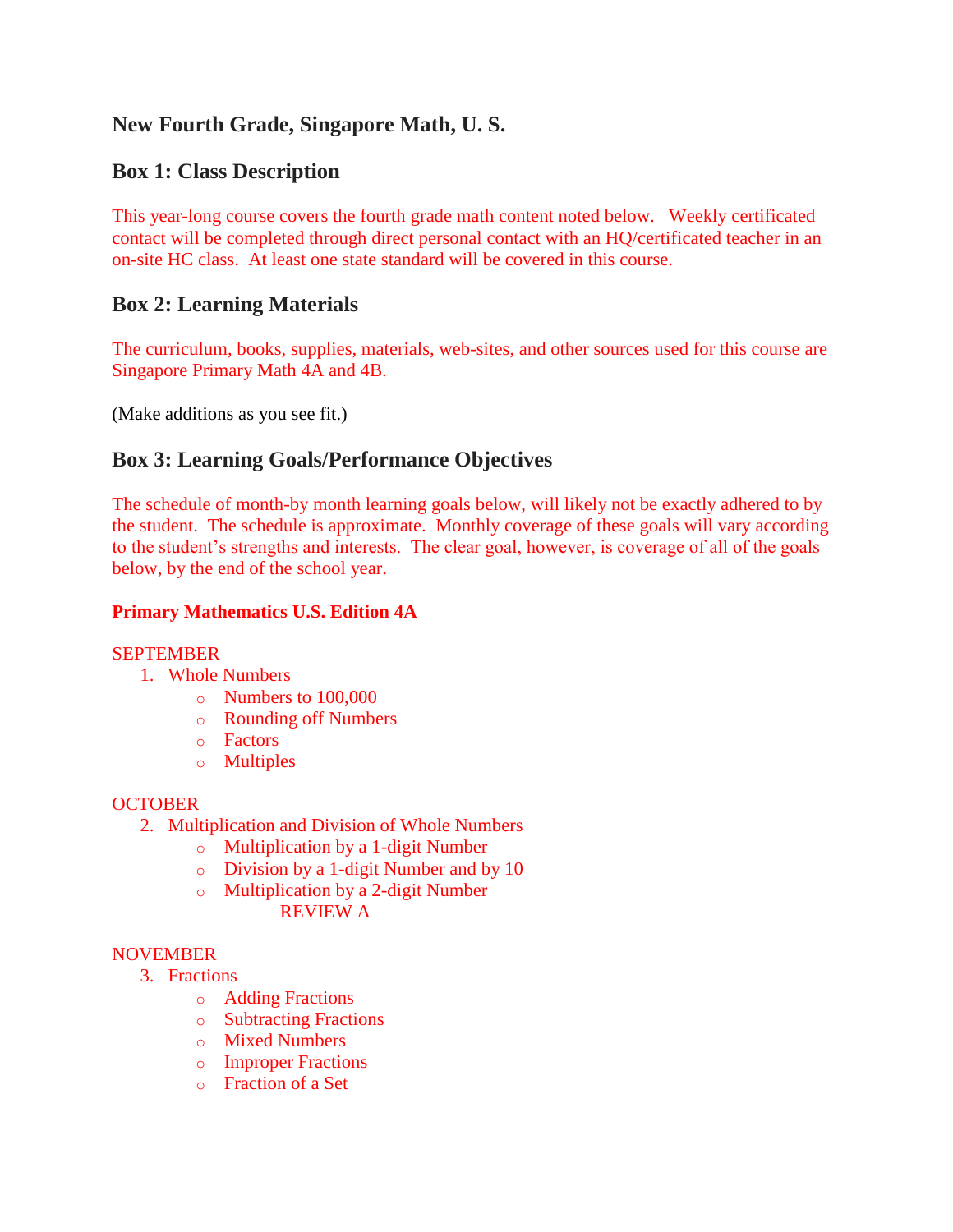#### REVIEW B

#### DECEMBER

- 4. Tables and Graphs
	- o Presenting Data
- 5. Angles
	- o Measuring Angles

### **JANUARY**

- 6. Perpendicular and Parallel Lines
	- o Perpendicular Lines
	- o Parallel Lines
- 7. Area and Perimeter
	- o Rectangles and Squares
	- o Composite Figures REVIEW C

## **Primary Mathematics U.S. Edition 4B**

## **FEBRUARY**

- 1. Decimals
	- o Tenths
	- o Hundredths
	- o Thousandths
	- o Rounding off

REVIEW A

### MARCH

- 2. The Four Operations of Decimals
	- o Addition and Subtraction
	- o Multiplication
	- o Division

REVIEW B

### APRIL

- 3. Measures
	- o Multiplication
	- o Division

### MAY

- 4. Symmetry
	- o Symmetric Figures